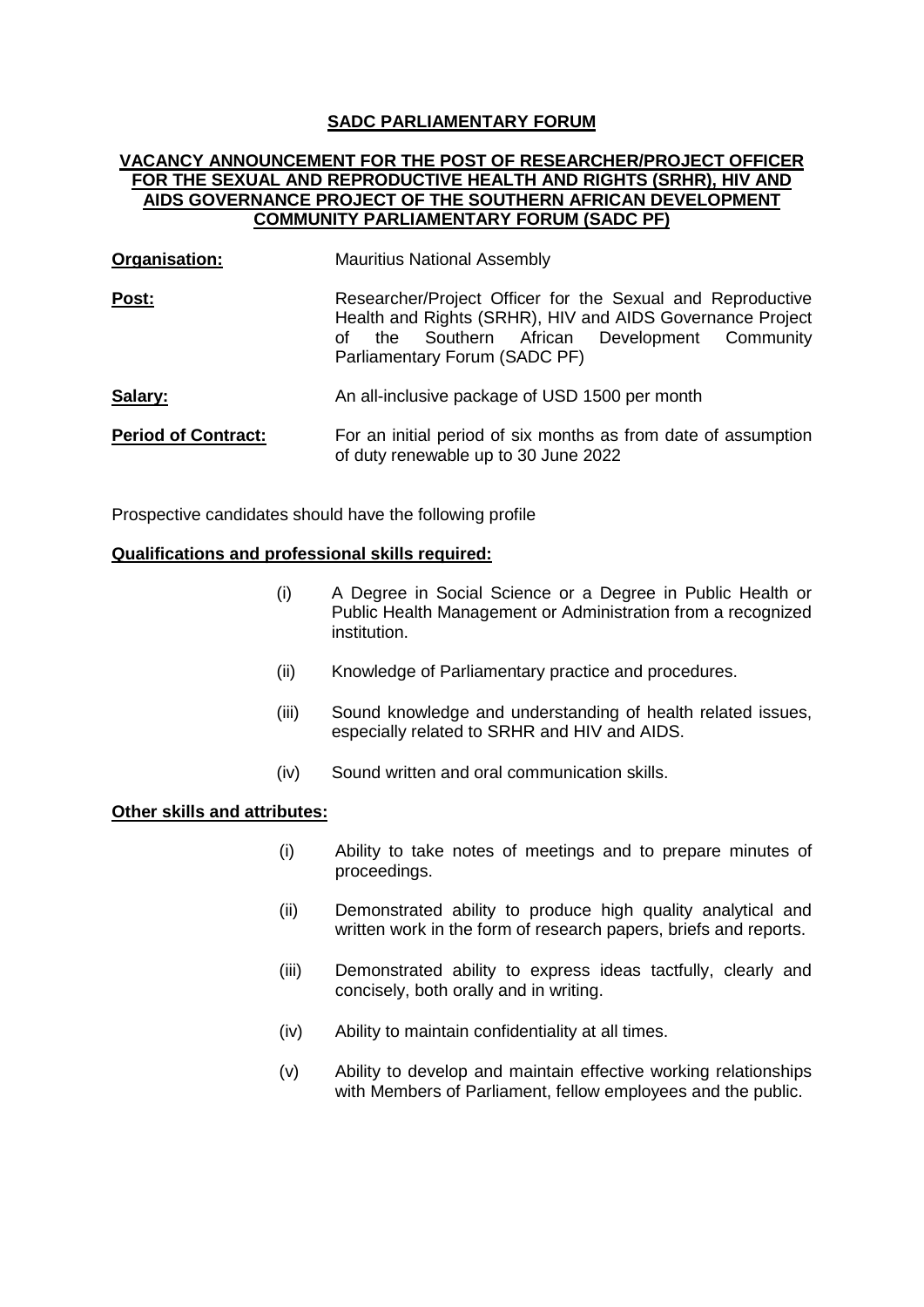- **Duties:** (i) To perform duties in accordance with established policies and procedures under the direct supervision of the Clerk of the National Assembly.
	- (ii) To report to the Clerk of the National Assembly in view of assisting directly in the implementation of the SRHR, HIV and AIDS Governance Project within the national Parliament.
	- (iii) To prepare Concept Notes and briefs for Project activities for onward programmatic approval by the Manager under the SRHR Project, and for approval by the Clerk of the National Assembly.
	- (iv) To conduct the liaison with Civil Society Organisations (CSOs), Line Ministries and other entities involved in the national SRHR, HIV and AIDS response in view of preparing for project activities.
	- (v) To assist in organizing the logistics involved for project activities under the supervision of the Office of the Clerk.
	- (vi) To ensure the gathering and submission of financial data with respect to contributions made by partners under co-funded Project activities, if any.
	- (vii) To prepare high-level briefs for MPs on live SRHR, HIV and AIDS Governance issues which may be of interest at parliamentary level.
	- (viii) To assist in the establishment and conduct of regular meetings of the national Working Group (NWG) under the auspices of the national Parliament.
	- (ix) To prepare and submit reporting information at such periods as may be required by the Forum for monitoring and evaluation purposes.
	- (x) To attend such regional meetings as may be required for purposes of training, peer learning, and benchmarking project results with other implementing countries.

## **Nature of contract:**

This is a contractual post for period as from date of assumption of duty renewable up to 30 June 2022. The selected candidate will be under an initial probationary period of 6 months, whose performance will be assessed by the Clerk of the Mauritius National Assembly.

Applicants should send their application letter with full CV including copies of qualifications and documentary evidence of previous experience claimed.

## **Closing date:**

Applications should reach the Clerk of the National Assembly, **not later than 3.00 pm on Tuesday 10 March 2020**.